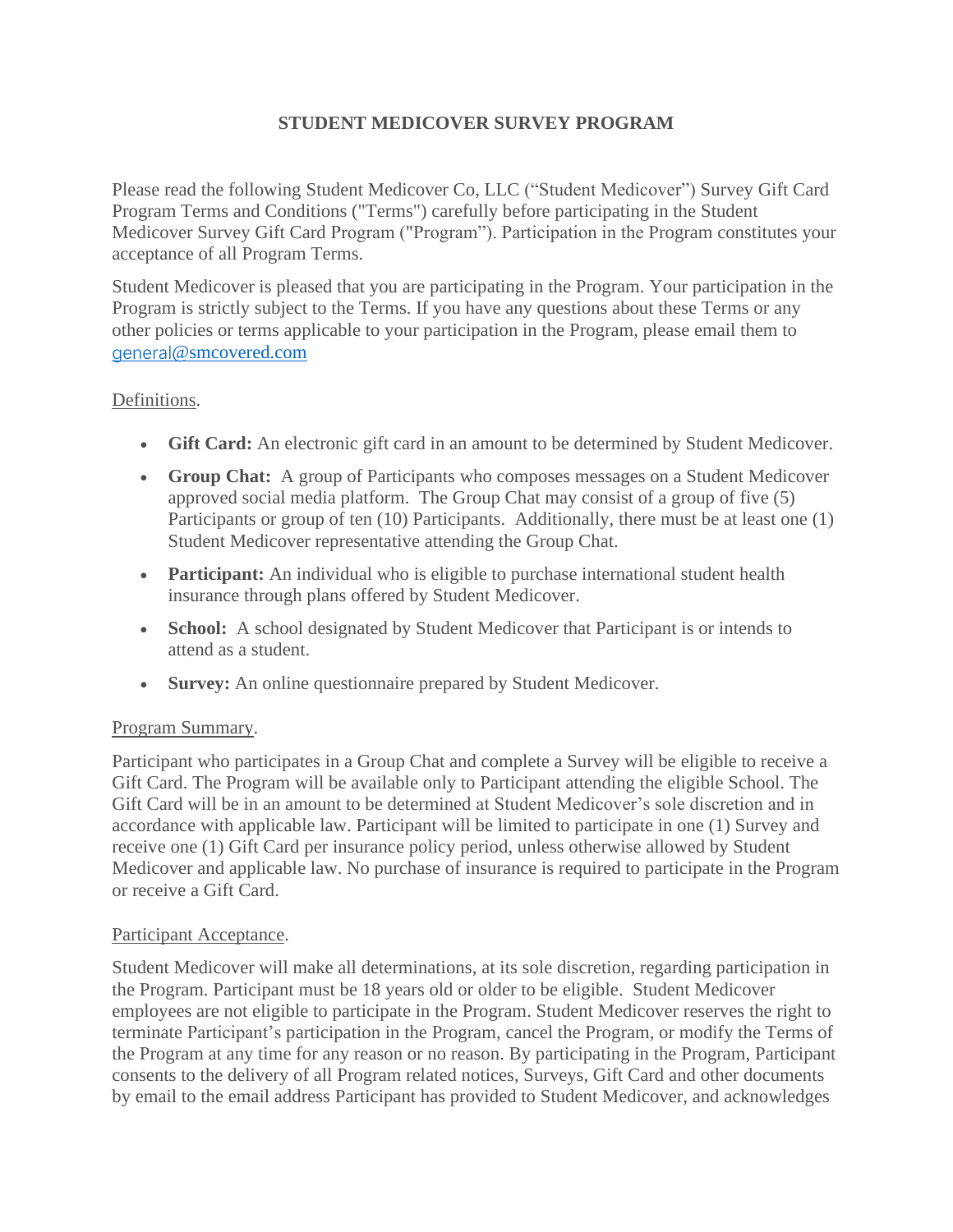that Participant has the necessary equipment (hardware and software) to receive and read such emails.

Prohibition of Transaction of Insurance. Participant acknowledges and agrees that he/she is prohibited from transacting insurance, unless duly licensed. Participant expressly represents and warrants that he/she will not engage in the transaction of insurance, including but not limited to, selling, soliciting or negotiating insurance coverages. These terms are defined as follows: (1) "negotiate" means the act of conferring directly with or offering advice directly to a purchaser or prospective purchaser of a particular contract of insurance concerning any of the substantive benefits, terms or conditions of an insurance contract; (2) "sell" means to accept money or its equivalent in exchange for an agreement to bind or obtain a contract of insurance by any means, on behalf of any insurance company; (3) "solicit" means attempting to sell insurance or asking or urging a person to apply for a particular kind of insurance from a particular agency or brokerage, or insurance company. The prohibition against solicitation shall not prevent Participant from making others eligible Participants aware of the availability of Student Medicover's products and services.

## Gift Card Processing.

The Gift Card will typically be processed and sent electronically to Participant within 10 (ten) days of completing the Survey. Student Medicover is not responsible for (i) Participant failing to accurately complete the Survey; (ii) delays or failure to send Gift Card due to outdated Participant email address, or (iii) Participant deleting or losing a Gift Card after it has been sent.

## Indemnification.

By participating in the Program, Participant agrees to and will indemnify, defend and hold Student Medicover, its members, directors, officers and employees harmless from and against any and all damages, costs, expenses, claims or liabilities of any kind, including third-party claims, whether pending or threatened, including without limitation, attorneys' fees and court costs, incurred by any of them arising out of or related to Participant's participation in the Program or breach of these Terms and any applicable laws.

## Warranty Disclaimers; Limitation of Liability.

Participant expressly agrees that his/her participation in the Program is at his/her own risk. The Program is made available to Participant on an "as is" basis without warranty of any kind, express or implied. Neither Student Medicover, its members, officers, directors or employees, through these Terms, makes any warranty regarding the Program, and each expressly disclaims all warranties, express or implied, including without limitation warranties of merchantability or fitness for a particular purpose. In no event shall Student Medicover, its members, officers, directors or employees be liable for special, indirect, consequential or incidental damages or damages for loss of profits, revenue, use, or data as a result of claims, whether brought in contract or tort, arising out of or connected with these Terms or the Program, even if Student Medicover has been advised of the possibility of such damages.

Miscellaneous. These Terms constitutes the entire agreement between the parties relating to the matters herein. Any prior agreements, promises, negotiations, or representations not expressly set